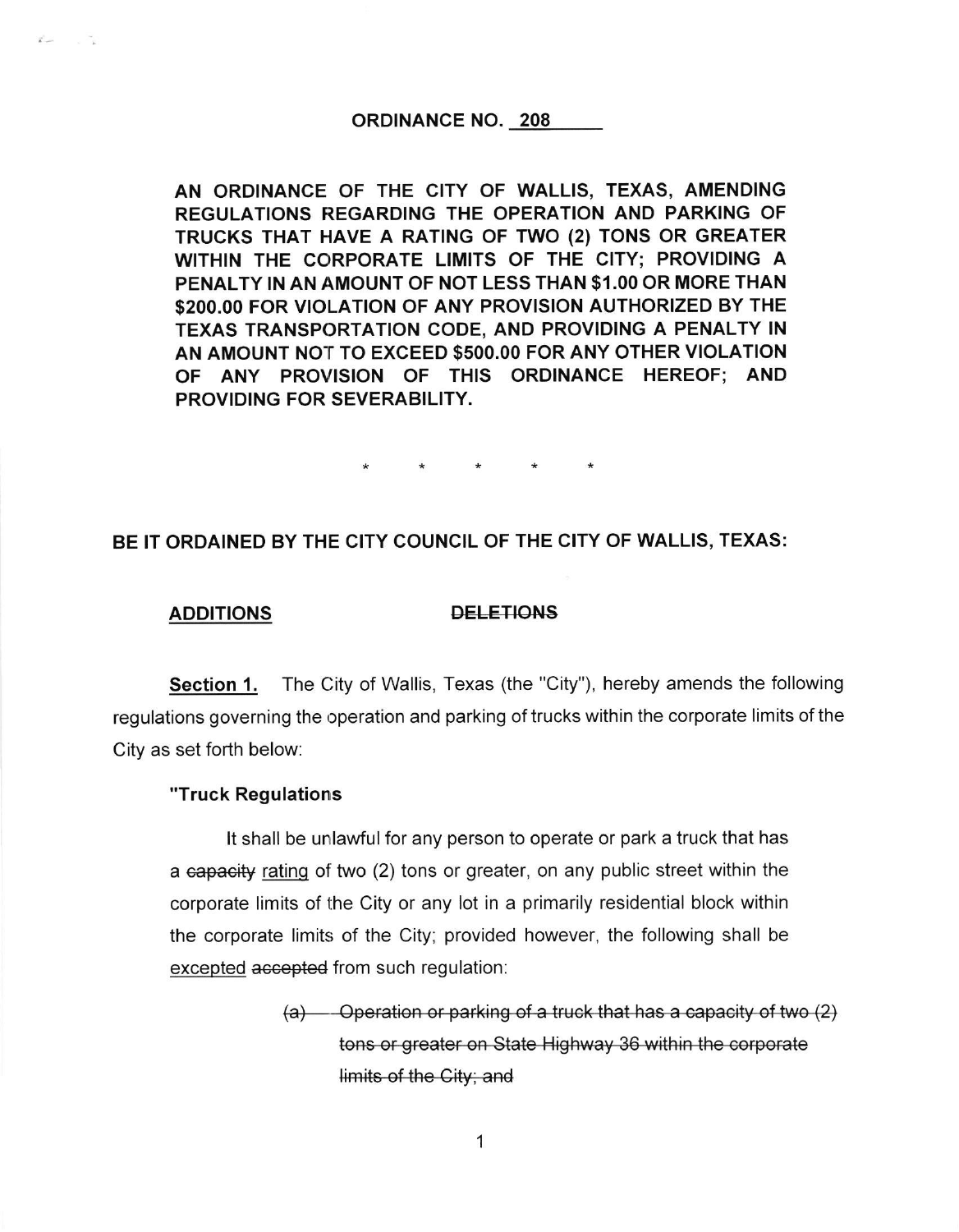Operation or temporary parking of a truck that has a rating capacity of two (2) tons or greater for purposes of making a delivery, responding to an emergency, or responding to a call for repair within the corporate limits of the Cityi provided such truck is not a'Thru Truck,' as that term is commonly defined to mean, and provided such truck does not have a final point of destination within said corporate limits of the City.

For purposes of this regulation, a 'primarily residential block'shall mean the lots immediately adjacent and on both sides of any given street, between two perpendicular intersecting streets or between a perpendicular intersecting street and the dead-end of the street along such block, for which more than seventy-five percent (75%) of such lots contain a private residence or are otherwise used for any residential purposes."

(c) City shall allow the cab only of said truck to be parked on the owner's private property.

Section 2. Any person who shall violate any provision contained in this ordinance, or who shall commit or perform any act declared herein to be unlawful shall be deemed guilty of a misdemeanor and, upon conviction thereof, shall be fined in an amount of not less than one dollar (\$1.00) and not more than two hundred dollars (\$200.00) for all such violations authorized by the Texas Transportation Code; whereas, any person who shall violate any other provision of this Ordinance shall be deemed guilty of a misdemeanor and, upon conviction, shall be fined in an amount not to exceed \$500.00. Each day of violation shall constitute a separate offense.

**Section 3.** In the event any clause phrase, provision, sentence, or part of this Ordinance or the application of the same to any person or circumstances shall for any reason be adjudged invalid or held unconstitutional by a court of competent jurisdiction,

2